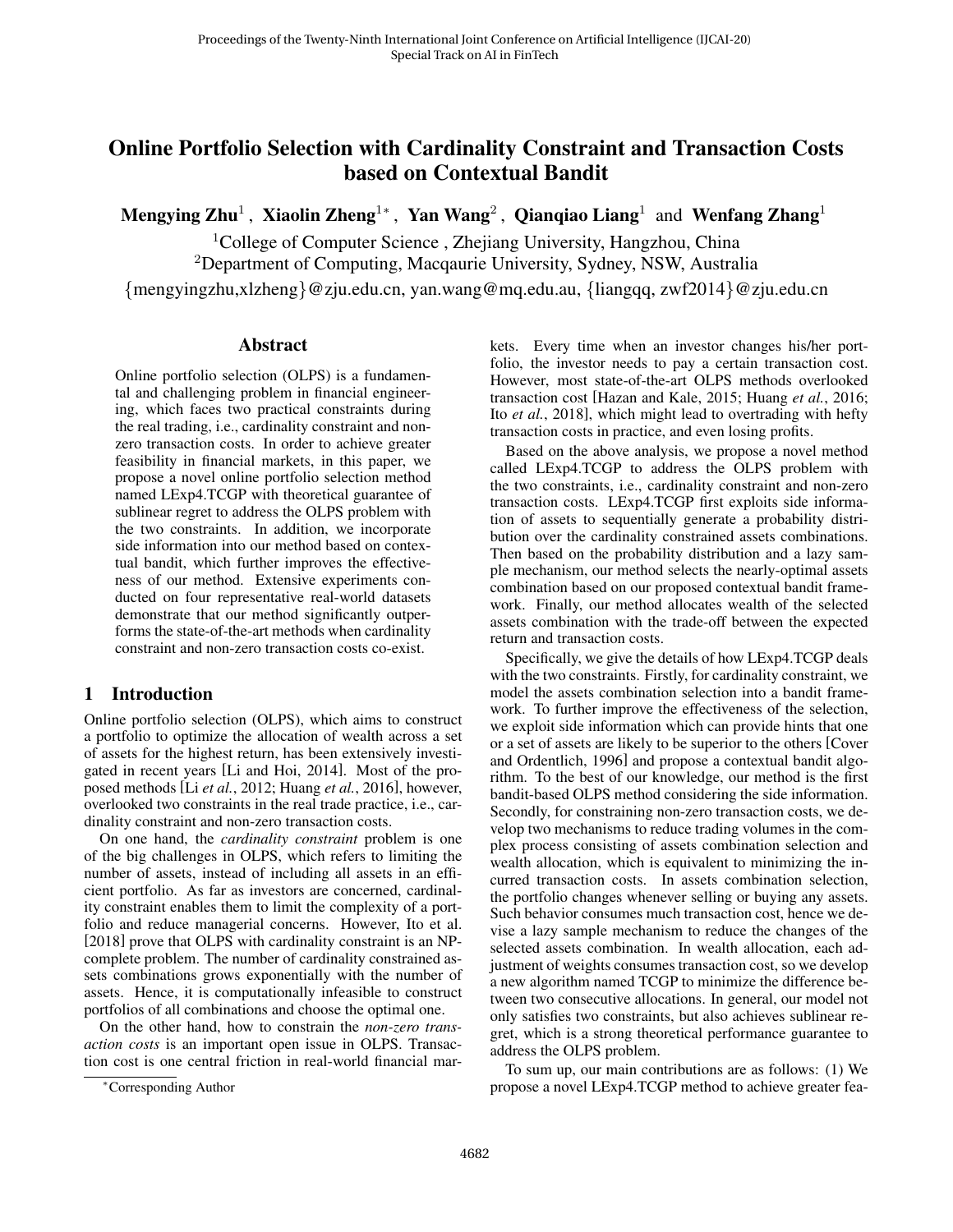sibility in financial markets; (2) We incorporate side information to improve the effectiveness of the proposed method; (3) We have rigorously proven that LExp4.TCGP method achieves sublinear regret, which indicates that our method has a strong theoretical performance guarantee; and (4) We have conducted extensive experiments on four real-world datasets, which empirically demonstrate that our method significantly outperforms the state-of-the-art methods when cardinality constraint and non-zero transaction costs co-exist.

# 2 Related Work

OLPS has been studied in different disciplines, including finance, statistics, machine learning, and optimization. Although the need for considering real constraints has been mentioned [Li and Hoi, 2014], only a few studies deal with the real constraints.

The cardinality constrained OLPS problem has been studied by several researchers, whose solutions can be classified into three categories. The first category uses a repair mechanism to delete the assets with smaller weights [Mishra *et al.*, 2014; Liu *et al.*, 2016], which lacks theoretical performance guarantee and performs poorly when weights are close to each other. The second category adds a sparsity regularization term to allocate weight concentrating on a few assets. Das et al. [2014] added a surrogate group-sparse constraint to the OLPS model, which has a motivation similar to cardinality constraint, but they did not consider any constraint about cardinality directly. The third category is to construct a multi-armed bandit framework to select an assets combination with cardinality constraint. Ito et al. [2018] proposed two algorithms in Full-feedback setting and Bandit-feedback setting to select an assets combination and calculate the portfolios of all assets combinations and that of the selected assets combination respectively. Moeini [2019] combined orthogonal bandit learning with a kernel search heuristic. However, all of them do not consider the side information, with which the OLPS models can become more effective in financial markets.

Targeting the OLPS problem, the methods of considering transaction costs are mainly divided into three categories. The first category focuses on occasional rebalancing. Helmbold et al.[1998] considered a semi constant rebalanced portfolio (SCRP) method and Huang et al. [2015] proposed a semiuniversal portfolio (SUP) method, which rebalances only in some periods. The second one is extended from universal portfolio (UP) [Cover, 1991], which utilizes UP formulation as a moving target portfolio [Blum and Kalai, 1999] and then rebalances the portfolio in each investment period. The last category modifies the objective function via adding a regularization term [Das *et al.*, 2013; Shen *et al.*, 2014; Li *et al.*, 2018]. However, all of the above methods are not applicable in the case of cardinality constraint, because in the cardinality constrained OLPS problem, we need to consider the difference not only between two consecutive allocations but also between two consecutive assets combinations.

In a word, none of the existing work in OLPS has attempted to investigate two real constraints with theoretical performance guarantee in their algorithms.

# 3 Problem Settings

Consider a financial market with  $n$  assets, we invest our wealth in the market for a sequence of  $T$  trading periods. In each trading period, the price relatives of the assets are denoted as a vector  $\mathbf{r} = (r_1, r_2, ..., r_n)$ , where  $r_i$  is the next period's opening price of the asset  $i$  divided by its opening price in the current period, which is bounded in a closed interval  $[C_1, C_2]$  ( $C_1$  and  $C_2$  are constants satisfying  $0 < C_1 \le C_2$ ).

In general, some assumptions bellow are widely adopted in OLPS problem [Li and Hoi, 2014], which are also followed in our paper: (1) *No margin/short*: margin purchase and short sale are not allowed; (2) *Unlimited market liquidity*: one can buy and sell any quantity of any asset in its closing prices; and (3) *Zero impact cost*: market behaviors are not impacted by any OLPS method.

Online Portfolio Selection Problem. A portfolio is defined by a weight vector  $\mathbf{w} = (w_1, w_2, ..., w_n)$  satisfying the constraint that every weight  $w_i$  is non-negetive and the sum of all the weights equals one, i.e.,  $\mathbf{w} \in \{\mathbf{w} | \mathbf{w} \geq 0, \mathbf{w}^{\top} \mathbf{1} = 1\}.$ The element  $i$  of  $w$  indicates the proportion of wealth allocated to the asset i. Let  $w_t$  denote the weight of portfolio for a period  $t$ . After  $T$  periods, an OLPS strategy increases the initial wealth  $A_0$  by a factor of  $\prod_{t=1}^T (\mathbf{w}_t^\top \mathbf{r}_t)$ , namely, the final *cumulative wealth* after T periods is  $A_T(\mathbf{w}) =$  $A_0 \prod_{t=1}^T (\mathbf{w}_t^{\top} \mathbf{r}_t)$ . For the sake of simplicity, we set  $A_0 =$ 1. Since the model assumes multi-period investment, we define the *logarithmic cumulative wealth* according to the *capital growth theory* [Hakansson and Ziemba, 1995] as  $\log A_T(\mathbf{w}) = \sum_{t=1}^T \log(\mathbf{w}_t^\top \mathbf{r}_t).$ 

Cardinality Constraint. The combination of assets is restricted to a set of available combinations  $S \subseteq [n]$ . For an assets combination  $S \in \mathcal{S}, \Delta^S$  is the set of portfolios which satisfies  $\Delta^{S} = \{ \mathbf{w} | \mathbf{w} \geq 0, \mathbf{w}^{\top} \mathbf{1} = 1, supp(\mathbf{w}) \subseteq S \}$ , where  $supp(\mathbf{w}) = \{i \in [n] | w_i \neq 0\}$ . Ito et al. [2018] define a special form of S with cardinality constraint,  $S_k := \{S \subseteq$  $[n]||\mathcal{S}| \leq k$  for some  $k \leq n$ . Note that when  $\mathcal{S} = \mathcal{S}_n$ , the problem coincides with the standard online portfolio selection problem, and the problem even turns into the single asset selection problem when  $S = S_1$ .

Transaction Costs. Following the *proportional transaction costs* model [Györfi and Vajda, 2008], we can get a new logarithmic cumulative wealth with non-zero transaction costs:

$$
\log A_T^{tc}(\mathbf{w}) = \sum_{t=1}^T \log c_{t-1} \times (\mathbf{w}_t^\top \mathbf{r}_t), \tag{1}
$$

where c<sub>t−1</sub> denotes the *transaction costs factor* as the ratio of the net wealth after transaction costs incurred. Then we have:

$$
1 = c_{t-1} + \gamma \left\| \hat{\mathbf{w}}_{t-1} - \mathbf{w}_t c_{t-1} \right\|_1, \tag{2}
$$

where  $\gamma$  is the transaction cost rate (Note that we equalize the rates of purchases and sales, which is widely adopted by related research [Györfi and Vajda, 2008; Li et al., 2018]) and the *renormalized portfolio weight*  $\hat{\mathbf{w}}_{t-1} = \frac{\mathbf{w}_{t-1} \circ \mathbf{r}_{t-1}}{\mathbf{w}_{t}^\top \cdot \mathbf{r}_{t-1}}$  $\frac{\mathbf{w}_{t-1} \circ \mathbf{r}_{t-1}}{\mathbf{w}_{t-1}^{\top} \mathbf{r}_{t-1}}$  (the symbol ∘ denotes the Hadamard product). Moreover, Li et al. [2018] gave the bound of  $c_{t-1}$  as  $\frac{1-\gamma}{1-\gamma+\gamma\|\hat{\mathbf{w}}_{t-1}-\mathbf{w}_t\|_1} \leq$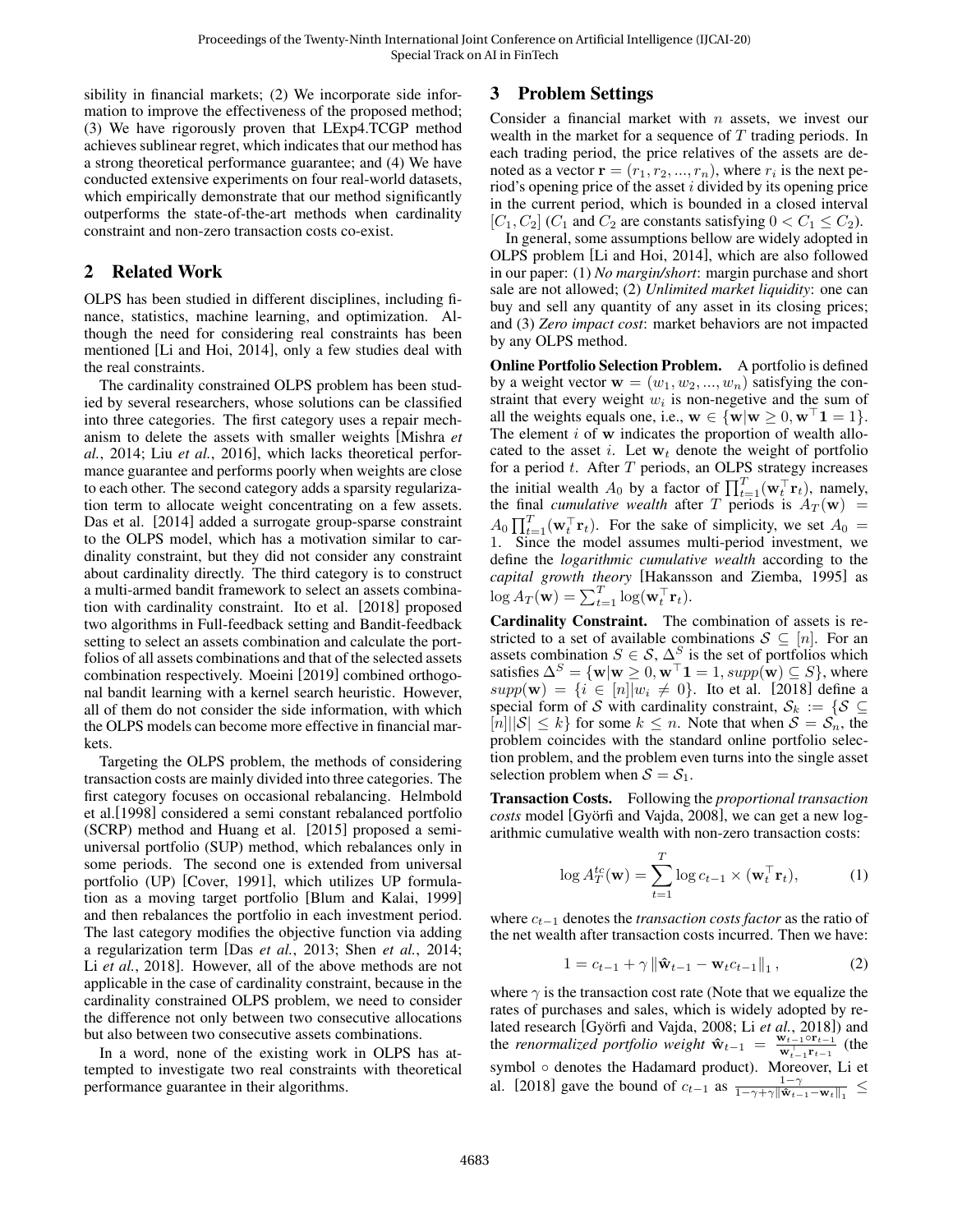$c_{t-1} \leq \frac{1+\gamma}{1+\gamma+\gamma \|\hat{\mathbf{w}}_{t-1}-\mathbf{w}_t\|_1}$ , which is inversely related to  $\|\hat{\mathbf{w}}_{t-1} - \mathbf{w}_t\|_1$ , namely, the smaller the  $\ell_1$  term, the larger the value of  $c_{t-1}$ .

**Definition of Regret.** Let  $f_T(\mathbf{w}^*)$  denote the optimal fix (non-shifting) portfolio in hindsight for  $T$  periods, namely,  $f_T(\mathbf{w}^*) = \arg \max$  $S$ ∈ ${\cal S},$ w $^S$ ∈ $\Delta^S$  $\sum_{t=1}^{T} f_t(\mathbf{w}^S)$ . In our setting, we

adopt the formula of  $f_t(\mathbf{w}^S)$  as:

$$
f_t(\mathbf{w}^S) = \underbrace{\log(\mathbf{w}^{S^{\top}} \mathbf{r}_t)}_{\text{the expected return}} - \lambda \underbrace{\left\| \hat{\mathbf{w}}_{t-1} - \mathbf{w}^S \right\|_1}_{\text{trading volume}},\tag{3}
$$

where  $\mathbf{w}^S \in \Delta^S, \lambda \leq 0$  is a trade-off parameter to balance the expected return and trading volume. In particular, the *regret* after T-periods is defined as:

$$
R_T = f_T(\mathbf{w}^*) - \sum_{t=1}^T f_t(\mathbf{w}_t^{S_t}).
$$
\n(4)

### 4 Methodology

To address the OLPS problem with cardinality constraint and transaction costs, we propose the LExp4.TCGP algorithm, which sequentially selects assets combination (LExp4) and allocates wealth of the selected combination (TCGP) until the end of trading periods. In this section, we first introduce the selection and allocation parts respectively, then give the entire algorithm and finally give the theoretical analysis.

### 4.1 Assets Combination Selection: Lazy Exp4 (LExp4) Algorithm

We model the assets combination selection problem as a multi-arm bandit problem. The main advantage comes from the fact that the investors need not to observe all the assets; rather, they only need to focus on the assets in the selected combination. So we need not to always update  $w_t^S$  for all  $S \in S_k$ . Regarding the OLPS problem, it is hard to assume that the rewards are truly randomly generated, especially when it comes to competitive financial scenarios. Therefore, we propose an adversarial contextual bandit algorithm LExp4 based on Exp4 algorithm [Auer *et al.*, 2002] with a lazy sample mechanism for selecting assets combination to reduce the changes of the selected combination.

Consider there are some *experts* who sequentially give their advices of which assets combination is likely to be superior to others. Note that the expert does not mean a real person, in our paper, it is an online policy. The goal of LExp4 algorithm is to combine the experts' advices by an *expert trust vector* q which measures experts' credibilities, so that its selected assets combination is close to the optimal combination in hindsight. We use  $\xi_t^i$  to denote the  $|\mathcal{S}_k|$ -dimensional *expert's advice vector*, which represents a probability distribution over the assets combinations which are recommended by expert *i* on period *t*. Specifically,  $\xi_t^i \in [0,1]^{|\mathcal{S}_k|}$  and  $\Sigma_{j=1}^{|\mathcal{S}_k|} \xi_{t,j}^i = 1.$ 

There are many ways to construct the sequence of experts' advices. Most of the existing contextual bandit methods, however, adopted offline policies [Syrgkanis *et al.*, 2016;

### Algorithm 1 Generate Experts' Advices (GEA)

Input:  $\boldsymbol{\theta}_t \in \mathbb{R}^{(m-1)\times d}, \mathbf{x}_t \in \mathbb{R}^{n \times d}$ . Output:  $\xi_t$ . 1: for  $i = 1, ..., m - 1$  do 2: Convert  $\mathbf{x}_t$  into  $\mathbf{x}_t^i$ . 3: Predict  $y_{t,a} = \theta_t^i$  $\mathbf{x}_{t,a}^i$ , where  $a = 1, ..., n$ . 4: for each  $S \in \mathcal{S}_k$  do 5:  $\bar{\mathbf{y}}_{t,S} = \text{mean}(\mathbf{y}_{t,a})$ , where  $a \in S$ .<br>6: **end for** 6: end for 7:  $\xi_{t,S}^i = \frac{1}{\text{argsort}(\bar{\mathbf{y}}_{t,S})}$ , where  $S \in \mathcal{S}_k$ . 8: Normalize  $\xi_t^i$ . 9: end for 10:  $\xi_t^m = \frac{1}{|\mathcal{S}_k|} \mathbf{1}.$ 

Wei and Luo, 2018], which are not applicable to the dynamic OLPS issue. Therefore, we propose a novel online policy to generate experts' advices (see Algorithm 1). Let  $\mathbf{x}_t \in \mathbb{R}^{n \times d}$ be the side information of all assets available in period  $t$ . We assume each expert has a binary vector  $z^i \in \mathbb{R}^{\tilde{d}}$  and coefficients  $\theta^i \in \mathbb{R}^d$  of side information, where i is the expert's index. In particular, the binary vector specifies whether a particular dimension of side information participates in the prediction, which is generated based on a binary coding of the expert's index. Experts' advices are designed as follows. In period t, each expert first converts  $x_t$  into  $x_t^i$  associated with the binary vector  $z^i$  and predicts all assets' rewards. Then the expert sorts the assets combinations by their average predict rewards. Finally the expert uses the reciprocal ranks as the probabilities of assets combinations and normalizes the total probabilities to one. Beside, we include a uniform expert  $\xi$ , which always assigns uniform probabilities to all assets combinations. Therefore, there are totally  $m = 2^d$  experts.

After generating the m experts' advices  $\xi_t^1, ..., \xi_t^m$ , the LExp4 algorithm lazily samples an assets combination  $S_t$  $S_k$  based on the experts' comprehensive recommendation. The experts' comprehensive recommendation is a sampling distribution  $\mathbf{p}_t$  of all combinations with an exploitation and exploration trade-off calculated as:

$$
p_t^S = (1 - \beta) \frac{\sum_{i=1}^m q_t^i \xi_{t,S}^i}{\sum_{i=1}^m q_t^i} + \frac{\beta}{|\mathcal{S}_k|}, \text{ for all } S \in \mathcal{S}_k, \quad (5)
$$

where  $\beta \in (0, 1)$  is the exploration parameter.

Specifically, the lazy sample mechanism means sample assets combination occasionally. The total trading periods are divided into several segments, and in each segment the LExp4 algorithm only samples the combination once; but the rewards and the experts' adviecs in each segment are still accumulated into the expert trust vector q.

#### 4.2 Wealth Allocation: Transaction Costs-aware Gradient Projection (TCGP) Algorithm

Following the definition in problem settings, we can give the objective function of weight  $w_t$  at period t, which allows us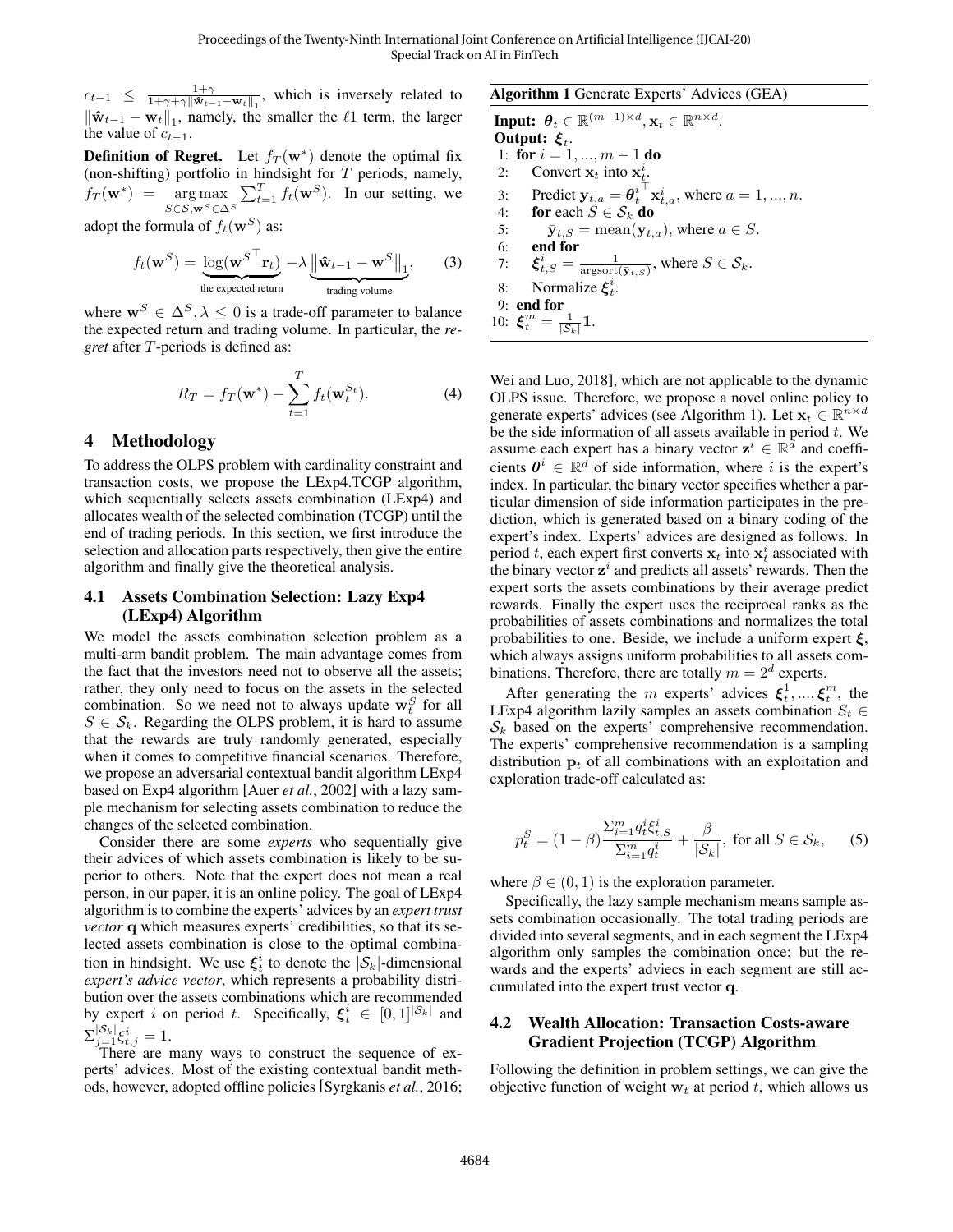#### Algorithm 2 Transaction Costs-aware Gradient Projection (TCGP)

**Input:** 
$$
\mathbf{r}_{t-1}, \mathbf{w}_{t-1}, S_t
$$
, parameters  $\eta$ ,  $\lambda$ , and  $\rho$ .  
1: Initialize  $\mathbf{w}_t, z, u \in 0^k, i = 0, \hat{\mathbf{w}}_{t-1} = \frac{\mathbf{w}_{t-1} \circ \mathbf{r}_{t-1}}{\mathbf{w}_{t-1}^{\top} \mathbf{r}_{t-1}}$ .

2: ADMM iterations

$$
\label{eq:1} \begin{aligned} &\mathbf{w}_t^{(i+1)} = \prod_{\mathbf{p}\in\Delta^{S_t}}(-\frac{\eta\mathbf{r}_{t-1}}{(\rho+1)\mathbf{w}_{t-1}^\top\mathbf{r}_{t-1}}+\mathbf{w}_{t-1}+\frac{\rho(z^{(i)}-u^{(i)})}{1+\rho}),\\ &z^{(i+1)} = S_{\lambda/\rho}(\hat{\mathbf{w}}_{t-1}-\mathbf{w}_t^{(i+1)}+u^{(i)}),\\ &u^{(i+1)} = u^{(i)} + \hat{\mathbf{w}}_{t-1}-\mathbf{w}_t^{(i+1)} - z^{(i+1)}. \end{aligned}
$$

- 3: Continue until stopping criteria are satisfied.
- 4: Output  $\mathbf{w}_{t,S_t} = \mathbf{w}_t$ .

to control the transaction volume, as follows:

$$
\mathbf{w}_{t} = \underset{\mathbf{w} \in \Delta^{S_{t}}}{\arg \min} \left( -\eta \log(\mathbf{w}^{\top} \mathbf{r}_{t-1}) + \lambda \left\| \hat{\mathbf{w}}_{t-1} - \mathbf{w} \right\|_{1} + \frac{1}{2} \left\| \mathbf{w}_{t-1} - \mathbf{w} \right\|_{2}^{2} \right).
$$
\n(6)

The purpose of the first term is to maximize logarithmic wealth based on Exponential Gradient-type [Helmbold *et al.*, 1998], which implies that the portfolio vector itself encapsulates the necessary information from the previous price relative  $\mathbf{r}_{t-1}$ . The second term is the  $\ell_1$  penalty, which is used to control transactions volume leading to reduce transaction costs. The third term denotes a regularization term, where we use  $\ell$ 2 norm regularization, which is same as gradient projection algorithm [Helmbold *et al.*, 1997].

Since there is an  $\ell$ 1 term in our objective function, we propose a TCGP algorithm based on alternating direction method of multipliers (ADMM) algorithm [Boyd *et al.*, 2011] to solve Eq.(6). By decoupling  $\ell$ 1 term and replacing the log term with its first order Taylor expansion around w<sub>t−1</sub>, the *augmented Lagrangian* for the above problem becomes,

$$
L_{\rho}(\mathbf{w}, z, u) = \underset{\mathbf{p} \in \Delta^{S_t}}{\arg \min} -\eta (\log(\mathbf{w}_{t-1}^{\top} \mathbf{r}_{t-1}) + \frac{\mathbf{r}_{t-1}^{\top}(\mathbf{w} - \mathbf{w}_{t-1})}{\mathbf{w}_{t-1}^{\top} \mathbf{r}_{t-1}})
$$
  
+  $\lambda ||z||_1 + \frac{1}{2} ||\mathbf{w}_{t-1} - \mathbf{w}||_2^2 + \frac{\rho}{2} ||\mathbf{w}_{t-1} - \mathbf{w} - z + u||_2^2,$  (7)

where  $z = \mathbf{w} - \hat{\mathbf{w}}_{t-1}$ ,  $u = \frac{1}{\rho}y$  is the scaled dual variable, and  $y$  is the dual variable. Using the scaled dual variable, TCGP algorithm consists of the iterations for solving  $w_t$  (see Algorithm 2).

The projection to the simplex  $\prod_{p \in \Delta^{S_t}}$  is carried out as in [Duchi *et al.*, 2008]. The function  $S_{\lambda/\rho}$  denotes the soft thresholding operator and the stopping criteria are based on the primal and dual residuals [Boyd *et al.*, 2011].

### 4.3 LExp4.TCGP Algorithm

In each trading period, LExp4.TCGP consists of three steps: (1) it selects assets combination; (2) it allocates wealth of the selected combination;  $(3)$  it observes price relatives r and updates  $\theta$  and q. The LExp4.TCGP algorithm is summarized in Algorithm 3.

#### Algorithm 3 LExp4.TCGP

- **Input:** T periods, *n* assets, *m* experts, cardinality  $k$ , the segment length  $\kappa$ , the exploration parameter  $\beta$ .
- 1: Initial  $\theta_1 = 0, q_1 = 1.$
- 2: for each  $t = 1, ..., T$  do
- 3: Observe side information of all assets  $\mathbf{x}_t \in \mathbb{R}^{n \times d}$ .
- 4: Get m experts' advices  $\xi_t^1, \xi_t^2, ..., \xi_t^m = \text{GEA}(\theta_t, \mathbf{x}_t)$ .
- 5: **if**  $t \equiv 0 \pmod{\kappa}$  then
- 6: Draw assets combination  $S_t$  randomly according to the sampling distribution  $p_t$  by Eq.(5).
- 7: else

```
8: S_t = S_{t-1}<br>9: end if
       end if
```
- 10: Output  $\mathbf{w}_t^{S_t} = \begin{cases} \frac{1}{k} \mathbf{1} & \text{if } t = 1 \\ \mathbf{TCCP}(\mathbf{w}_{t-1}, \mathbf{r}_{t-1}, S_t) & \text{otherwise} \end{cases}$ 
	- $\text{TCGP}(w_{t-1}, r_{t-1}, S_t)$  otherwise.
- 11: Observe price relatives  $\mathbf{r}_t$ .<br>12: // Update  $\boldsymbol{\theta}$ .
- // Update  $\theta$ .
- 13: **for**  $i = 1, ..., m 1$  **do**
- 14: Convert  $x_t$  into  $x_t^i$ .
- 15:  $\boldsymbol{t}_{t+1}^i = (\mathbf{x}_{1:t}^i)$  $\mathbf{\bar{x}}_{1:t}^i + \mathbf{I})^{-1}\mathbf{x}_{1:t}^i$  $^{\top} {\bf r}_{1:t}.$
- $16:$
- 17: // Update q. 18: for each  $S \in \mathcal{S}_k$  do

19: 
$$
\hat{y}_t^S = \begin{cases} \log(\mathbf{r}_t^{\top} \mathbf{w}_t^S) / p^S & \text{if } S = S_t \\ 0 & \text{otherwise} \end{cases}
$$

$$
y_t = \n\begin{cases}\n0 & \text{otherwise.} \\
\text{and for}\n\end{cases}
$$

20. **Find for** 
$$
i = 1, ..., m
$$
 **do**

$$
\hat{\boldsymbol{\rho}}_1 \qquad \text{for } i = 1, ..., m \text{ and}
$$
\n
$$
\hat{\boldsymbol{\rho}}_1 \qquad \hat{\boldsymbol{\epsilon}}_1 \overset{\text{def}}{=} \hat{\boldsymbol{\epsilon}}_1 \overset{\text{def}}{}
$$

22: 
$$
\hat{\nu}_t^i = \boldsymbol{\xi}_t^i \hat{\mathbf{y}}_t.
$$
  
23: 
$$
q_{t+1}^i = q_t^i \exp(\alpha \hat{v}_t^i / |\mathcal{S}_k|).
$$

$$
24: \quad \text{end for} \quad
$$

25: end for

## 4.4 Analysis of Regret

The theoretical performance of OLPS methods is measured by regret  $R_T$ . First of all, we derive the regret upper bound of our method in Theorem 1.

**Theorem 1.** For any  $T > 0$ , let  $w^* \in \Delta^{S^*}$  be the opti*mal portfolio obtained from*  $\max_{S \in \mathcal{S}, \mathbf{w} \in \Delta S} \sum_{t=1}^{T} f_t(S, \mathbf{w})$ *. Let the sequence of*  $w_t$  *be defined as the output in LExp4.TCGP. Suppose*  $\|\hat{\mathbf{w}} - \mathbf{w}\|_1 \leq L$ ,  $\forall \mathbf{w}, \hat{\mathbf{w}} \in \Delta^S$ *. For any*  $\epsilon > 0$  *and* 0 < q < 1*, the regret of LExp4.TCGP can be bounded as:*

$$
R_T \le \frac{1}{2\eta} + \frac{\eta C_3^2 nT}{2} + \frac{|\mathcal{S}_k| \log m}{\beta} + (e - 1)\beta C_4 T + \lambda \frac{T}{\kappa} (1 + Q_\kappa) L, \quad (8)
$$

where 
$$
Q_{\kappa} = \frac{(q+\epsilon)(1-(q+\epsilon)^{\kappa})}{1-(q+\epsilon)} \le \frac{1}{1-(q+\epsilon)} = Q
$$
,  $C_3 = \frac{1}{C_1}$ ,  
\n $C_4 = \log C_2$ .

*Then, by choosing*  $\beta = \min\{1, \sqrt{\frac{|S_k|(\log M)}{C_4(e-1)T}}\}$ ,  $\eta =$ 1  $\frac{1}{C_3\sqrt{nT}}$  and  $\kappa = \sqrt{T}$ , we obtain

$$
R_T \le C_3 \sqrt{n} \cdot \frac{1}{\sqrt{(e-1)C_4|\mathcal{S}_k| \log m}} + \lambda (1+Q) L \sqrt{T}
$$
  
\$\leq O(\sqrt{T}).

The complete proof of Theorem 1 will be available in a longer version of the paper.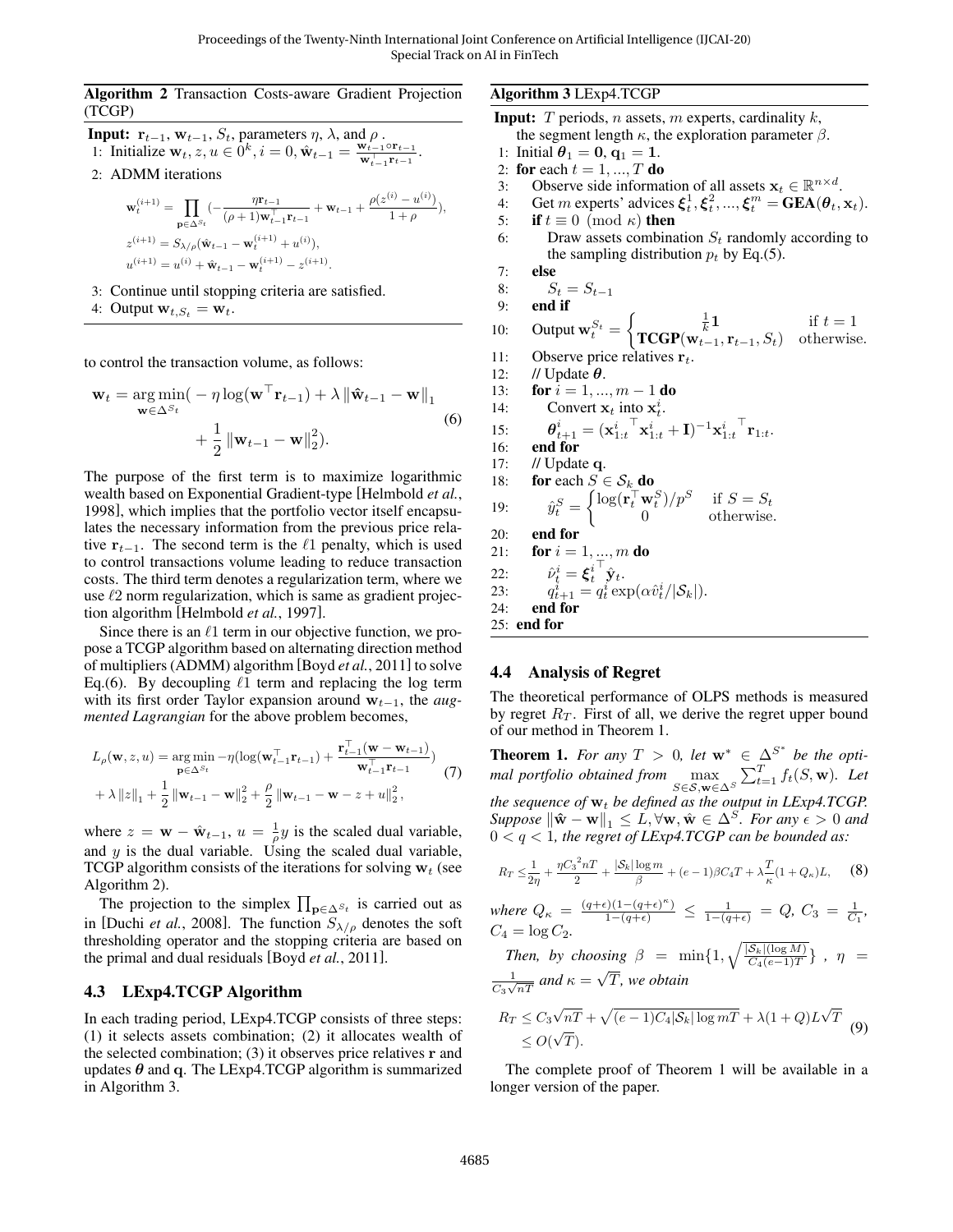

Figure 1: Cumulative wealth and turnovers achieved by various methods with varying transaction cost rates ( $k = 5$ ).

Next, we theoretically analyze the regret of our method compared with that of other methods in three typical cases:

(1) *Single asset selection*  $(S = S_1)$ : We compare with two methods, i.e., Full-feedback and Bandit-feedback [Ito *et al.*, 2018] to discuss the performance towards finding the optimal assets combination. In Table 1, if there is no transaction cost  $(\lambda = 0)$ , all methods achieve  $O(\sqrt{T})$ . Full-feedback performs the best. When  $m \leq n$ , our method has a better performance; otherwise, Bandit-feedback performs better. With the non-zero transaction costs ( $\lambda > 0$ ), Full-feedback and Bandit-feedback achieve  $O(T)$  which is larger than ours.

(2) *Standard portfolio selection*  $(S = S_n)$ : We compare with OLU [Das *et al.*, 2013] which only considers the transaction costs but overlooks cardinality constraint. The regret of our method and OLU are both  $O(\sqrt{nT}) + \lambda O(\sqrt{T}),$ but OLU's regret formulation uses an impractical term  $w_{t-1}$ which does not follow the general trading principle [Li *et al.*, 2018]. Instead, we use the renormalized portfolio weight  $\hat{\mathbf{w}}_{t-1}$ . Thus OLU's regret bound has a gap between  $\hat{\mathbf{w}}_{t-1}$  and  $w_{t-1}$ , and our method has a smaller regret bound than OLU.

(3) *Cardinality constrained portfolio selection*  $(S = S_k)$ : As highlighted in Theorem 1, our LExp4.TCGP achieves a √ sublinear regret  $O(\sqrt{T})$  after T trading periods. For an online learning algorithm, a sublinear regret upper bound is vital, as it indicates the average number of suboptimal portfolio that makes vanishes rapidly over time.

In addition, RR-DE [Liu *et al.*, 2016] and NS-MOPSO [Mishra *et al.*, 2014] can address OLPS problem with cardinality constraint, but little is known about their regret bounds.

### 5 Experiments

In this section, we present the extensive experiments conducted on four representative real-world datasets.

| Constraints     | Single Asset<br>$(S = S_1)$ | <b>Cardinality Constraint</b><br>$(S = S_k)$ | Standard<br>$(S = S_N)$ |
|-----------------|-----------------------------|----------------------------------------------|-------------------------|
| LExp4.TCEG      | $O(\sqrt{nT \log m})$       | $O(\sqrt{T \mathcal{S}_k }\log m)$           | $O(\sqrt{nT})$          |
|                 | $+\lambda O(\sqrt{T})$      | $+\lambda O(\sqrt{T})$                       | $+\lambda O(\sqrt{T})$  |
| Full-feedback   | $O(\sqrt{T \log n})$        | $O(\sqrt{T \log  \mathcal{S}_k })$           | $O(\sqrt{T \log n})$    |
|                 | $+\lambda O(T)$             | $+\lambda O(T)$                              | $+\lambda O(T)$         |
| Bandit-feedback | $O(\sqrt{nT \log n})$       | $O(\sqrt{T} \mathcal{S}_k  \log n)$          | $O(\sqrt{T \log n})$    |
|                 | $+\lambda O(T)$             | $+\lambda O(T)$                              | $+\lambda O(T)$         |
| <b>OLU</b>      |                             |                                              | $O(\sqrt{nT})$          |
|                 |                             |                                              | $+\lambda O(\sqrt{T})$  |

 $n$  denotes the number of stocks;  $T$  is the number of trading periods;  $m$  denotes the number of experts;  $S_k$  denotes assets combinations with k cardinality constraint.

Table 1: Summary of regret upper bounds

| Dataset           | Region | Time frame                | # Days | # Assets |
|-------------------|--------|---------------------------|--------|----------|
| <b>NYSE</b>       | US     | 06/03/1962 - 12/31/1984   | 1.259  | 36       |
| <b>TSE</b>        | CA.    | 01/04/1994 - 12/31/1998   | 544    | 88       |
| <b>DJIA</b>       | US     | $01/14/2001 - 01/14/2003$ | 507    | 30       |
| SP <sub>500</sub> | НS     | 02/11/2013 - 02/07/2018   | 1.355  | 500      |

|  | Table 2: Summary of the four datasets |  |  |  |
|--|---------------------------------------|--|--|--|
|--|---------------------------------------|--|--|--|

#### 5.1 Experimental Settings

Data Collection. The experiments are conducted on four public datasets: the NYSE, TSE, DJIA, and SP500 datasets, which are summarized in Table 2. In particular, the NYSE dataset [Cover, 1991] consists of 36 stocks from the New York Stock Exchange. The TES [Li *et al.*, 2012] dataset includes 88 stocks of Canada market from the Toronto Stock Exchange (TSE). The DJIA dataset is a collection of Dow Jones 30 composite stocks [Huang *et al.*, 2016]. The SP500 dataset contains 500 stocks of the S&P 500 index<sup>1</sup>.

Comparison methods. The representative and state-of-theart methods compared in our experiments can be categorized

<sup>1</sup> https://www.kaggle.com/camnugent/sandp500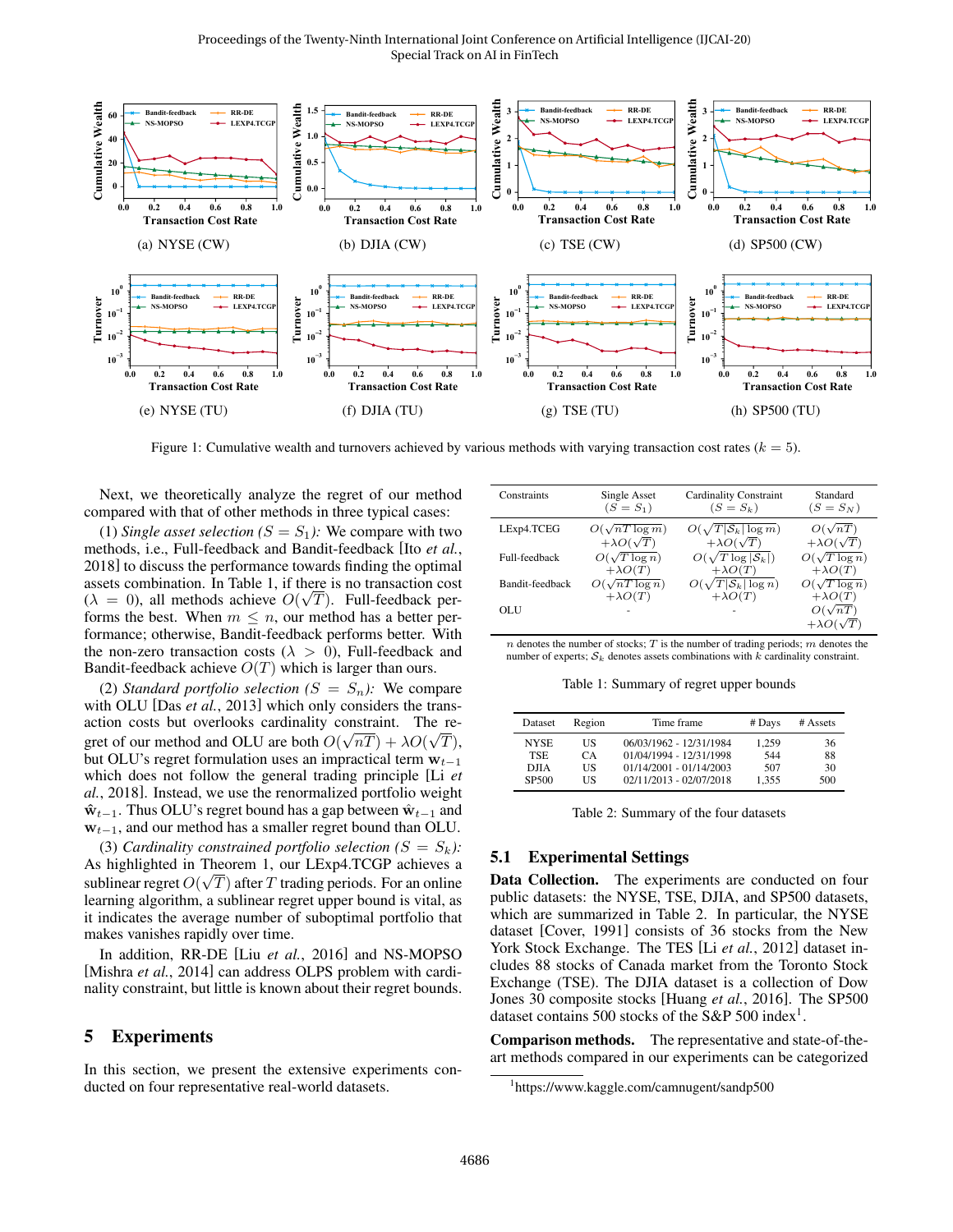Proceedings of the Twenty-Ninth International Joint Conference on Artificial Intelligence (IJCAI-20) Special Track on AI in FinTech

| Methods                 | <b>NYSE</b>   |                          |               | TSE                      |              |              | <b>DJIA</b>              |              | <b>SP500</b> |              |                          |              |
|-------------------------|---------------|--------------------------|---------------|--------------------------|--------------|--------------|--------------------------|--------------|--------------|--------------|--------------------------|--------------|
|                         |               |                          | $\mathbf n$   |                          |              | $\mathbf n$  |                          |              | n            |              |                          | n            |
| NS-MOPSO                | 7.89          | 10.91                    | 11.81         | 0.57                     | 0.79         | 0.71         | 1.00                     | 1.31         | 1.64         | 0.96         | 1.09                     | 1.28         |
| $Full-feedback^{\perp}$ | 3.31E-23      | $\overline{\phantom{a}}$ | 2.21E-03      | 1.96E-03                 | ۰.           | 1.41E-01     | 3.49E-06                 | $\sim$       | 0.08         | 1.16E-05     | $\sim$                   | 1.04         |
| Bandit-feedback         | 8.49E-23      | 1.01E-20                 | 2.21E-03      | 6.34E-03                 | 0.01         | 0.14         | .38E-06                  | 2.08E-05     | 0.08         | 6.43E-06     | 7.01E-06                 | 1.04         |
| OLU <sup>2</sup>        |               | $\overline{\phantom{a}}$ | 29.88         | $\overline{\phantom{a}}$ | $\sim$       | 0.81         | -                        |              | 1.58         | ۰            | $\overline{\phantom{a}}$ | 1.87         |
| DRP <sup>2</sup>        | $\sim$        | $\overline{\phantom{a}}$ | 28.39         | $\overline{\phantom{a}}$ | $\sim$       | 0.79         | -                        | ٠            | 1.64         | ۰            | $\sim$                   | 1.93         |
| TCO <sup>2</sup>        | $\sim$        | $\sim$                   | $2.31E + 06$  | $\overline{\phantom{a}}$ | ۰            | 0.12         | $\overline{\phantom{a}}$ |              | 0.92         | ۰            | $\sim$                   | 2.36         |
| RR-DE<br>LExp4.TCGP     | 5.44<br>13.01 | 5.40<br>26.95            | 5.06<br>30.61 | 0.84<br>0.93             | 0.69<br>1.01 | 0.73<br>0.82 | 1.43<br>2.10             | 1.18<br>1.96 | 1.62<br>1.69 | 0.67<br>1.88 | 1.80<br>1.97             | 1.14<br>2.40 |
|                         |               |                          |               |                          |              |              |                          |              |              |              |                          |              |

<sup>1</sup> Due to too many assets combinations to be calculated, the Full-feedback method cannot run under the  $S = S_5$  within a tolerable time. <sup>2</sup> OLU, DRP, TCO methods cannot address the cardinality constraint problem, so they can only be compared with the results in standard portfolio selection ( $S = S_n$ ).

Table 3: Cumulative wealth achieved by various methods with different cardinality constraints ( $\gamma = 0.005, k = 1, 5, n$ ).

into three groups:

(1) *OLPS with Cardinality Constraint*: NS-MOPSO [Mishra *et al.*, 2014] , Full-feedback [Ito *et al.*, 2018], and Bandit-feedback [Ito *et al.*, 2018].

(2) *OLPS with Transaction Costs*: OLU [Das *et al.*, 2013], TCO [Li *et al.*, 2018], and DRP [Shen *et al.*, 2014].

(3) *OLPS with Cardinality Constraint and Transaction Costs*: RR-DE [Liu *et al.*, 2016].

Among them, NS-MOPSO is a single-period OLPS method, so we apply the interval programming approach [Liu *et al.*, 2016] to amend it to be a multi-period method.

Experiments Setups and Metrics. We collect the assets' side information of the above datasets. Each asset is associated with an 8-dimensional feature vector, which include: the average price relatives of last 1, 3, 6, 12 days and the average trading volume of last 1, 3, 6, 12 days (Note that the average trading volume are only available on the SP500 dataset).

Regarding parameter settings, we set the trade-off parameter  $\lambda = 10 \times \gamma$  ( $\gamma$  is the transaction cost rate) and the parameter for the augmentation term  $\rho = 0.1$ , which are empirically effective. In addition, we set the parameters  $\beta$ ,  $\eta$ ,  $\kappa$  according to Theorem 1. We use the parameter settings recommended in the relevant studies for other comparison methods.

We use the standard metrics in finance [Li *et al.*, 2012] to measure the performance of the OLPS methods: (1) Cumulative wealth  $(CW)$ ; (2) Turnover (TU); (3) Maximum drawdown (MD); (4) Volatility (VO); (5) Sharpe ratio  $(SR)$ ; (6) Camer ratio  $(CR)$ . Among them,  $CW$  is the most common metric to primarily compare different trading strategies. TU is a measure of trading volume in a time period, which evaluates whether the strategy can constrain the transaction costs. In general, the higher the values of the CW, and the lower TU, the better the performance of the compared algorithm. For some process-dependent investors, it is important to evaluate risk and risk-adjusted return of portfolios. One common way to achieve this is to use VO to measure the volatility risk and SR to evaluate the risk-adjusted return concerning the volatility risk. Another way focuses on drawdown which measures the decline from a historical peak in the cumulative wealth achieved by a financial trading strategy. So we adopts MD to measure downside risk and CR to measure the return relative to the drawdown risk of a portfolio. Generally speaking, the smaller the VO and MD, the more risk tolerable the financial trading strategy. Higher SR and CR indicate better performance of a trading strategy concerning the volatility risk and the drawdown risk. Note that all metrics are adjusted by transaction costs following the OLPS framework [Li *et al.*, 2018].

#### 5.2 Experimental Results

Evaluation with different cardinality constraints. We backtest three reasonable cardinality constraints representing 3 cases: *single asset selection*  $(k = 1)$ , *standard portfolio selection*  $(k = n)$ , and *cardinality constrained portfolio selection*  $(k = 5)$ . Table 3 presents the CW achieved in the above three cases and the best result in each column is highlighted in bold. Note that Full-feedback and Bandit-feedback are excluded from the analysis below, because they trade overly and their profits are almost consumed by transaction costs.

In Table 3, LExp4.TCGP achives the highest CW with different cardinality constraints. (1) In *single asset selection*, our method outperforms NS-MOPSO and RR-DE by 10.7% and 180.6% respectively, because LExp4 plays an important role in our method to select the nearly-optimal asset; (2) In *standard portfolio selection*, our method outperforms all of the state-of-the-art methods by an average of 90.6%, ranging from 1.2% to 583.3% (except TCO on the NYSE dataset), because TCGP helps LExp4.TCGP to allocate wealth more effectively. TCO performs extremely better than our method only on the NYSE dataset, because it overly exploits the old and (weak-form) inefficient the market in the NYSE dataset and gains huge profit according to Li et al. [2018]'s analysis. In contrast, TCO performs poorly on all the other three datasets; (3) In *cardinality constrained portfolio selection*, our method performs the best with an average improvement 98.8%, ranging from 27.9% to 346.1%, because of the superiority of both LExp4 and TCGP.

Evaluation with varying transaction cost rates. To better illustrate the effectiveness of our method with transaction cost, we compare the state-of-the-art methods in terms of CW. Figure 1 plots the CW and TU with varying transaction cost rates. We can draw three conclusions from Figure 1. (1) On all levels of transaction cost rates, LExp4.TCGP always achieves the highest CW, because it has the lowest TU, which can prevent profit from being robbed by transaction costs; (2) LExp4.TCGP's TU consistently decreases to almost zero when the transaction cost rate increases, which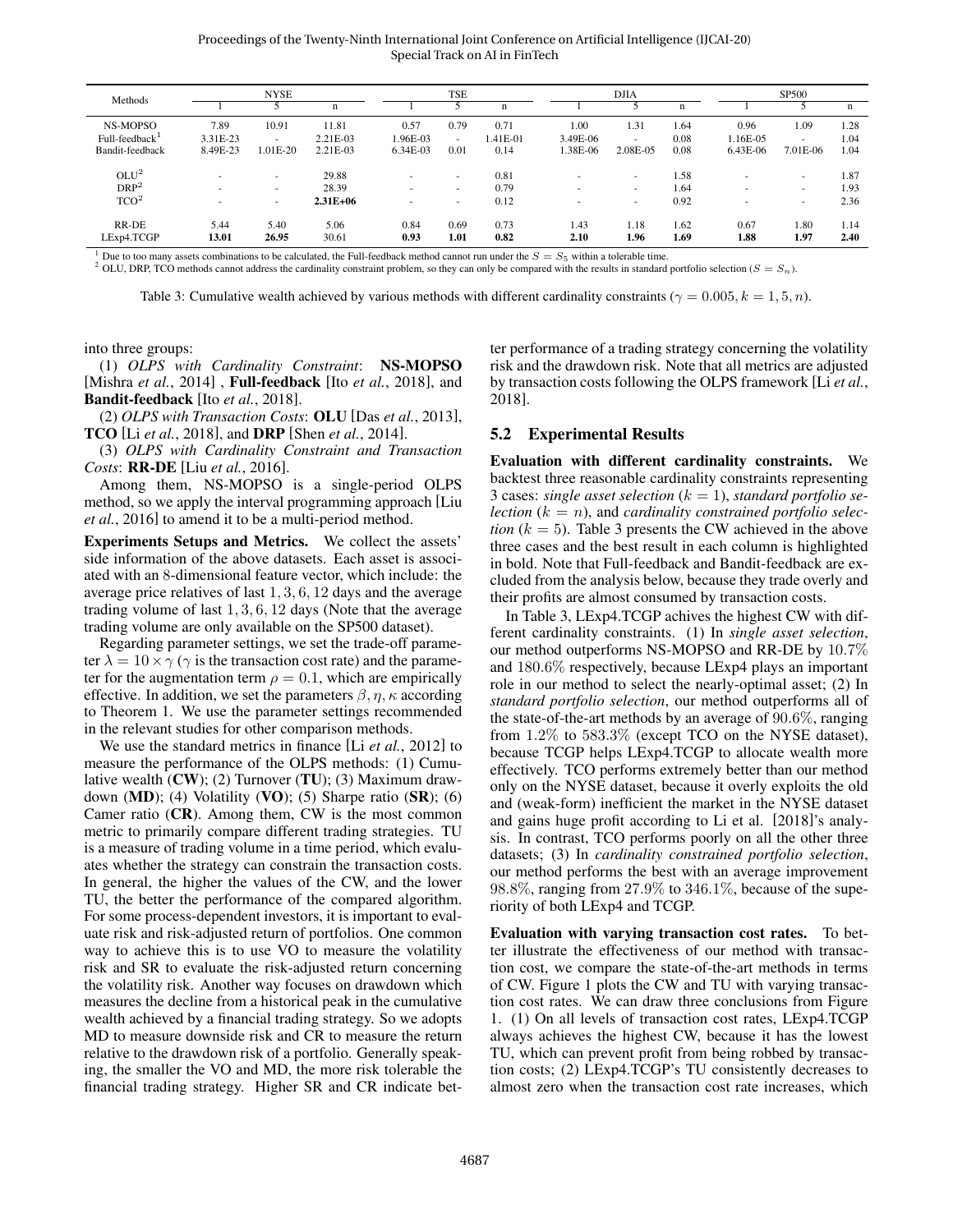

Figure 2: Risk and risk-adjusted performance ( $\gamma = 0.005, k = 5$ ).

illustrates that LExp4.TCGP can trade off between the transaction cost rate and turnover; (3) The CW of LExp4.TCGP is higher than Bandit-feedback with zero transaction cost rate, because our method also considers side information which the Bandit-feedback overlooks. This demonstrates that leveraging side information can improve the effectiveness of our method.

Evaluation of risk and risk-adjusted return. At last, we evaluate the risk in terms of MD and VO, and the riskadjusted return in terms of SR and CR. Figure 2 shows the results on all four datasets. In terms of MD, our method performs the best of all methods. In terms of VO, our method has lower risk than Bandit-feedback but higher risk than NS-MOPSO and RR-DE methods (Figure 2 (b)), because high returns are usually accompanied by high risks. To further evaluate the trade-off of return and risk, we examine the riskadjusted return in terms of SR and CR. The results in Figure 2 (c) (d) show that our method performs the best, indicating the outstanding ability in balancing return and risk.

## 6 Conclusions

In this paper, we propose a novel method called LExp4.TCGP to address the OLPS problem with cardinality constraint and transaction costs. Extensive experiments show that our method can achieve satisfactory performance. In the future, we plan to extend our work into three potentially directions. The first direction is to consider more side information related to the financial market (e.g., coronavirus). The second direction is to extend our model to a risk-sensitive one. The third direction is to further reduce the time complexity of our method.

# Acknowledgments

This work was supported in part by the National Key R&D Program of China (No. 2018YFB1403001).

## References

- [Auer *et al.*, 2002] Peter Auer, Nicolo Cesa-Bianchi, Yoav Freund, and Robert E Schapire. The nonstochastic multiarmed bandit problem. *SIAM Journal on Computing*, 32(1):48–77, 2002.
- [Blum and Kalai, 1999] Avrim Blum and Adam Kalai. Universal portfolios with and without transaction costs. *Machine Learning*, 35(3):193–205, 1999.
- [Boyd *et al.*, 2011] Stephen Boyd, Neal Parikh, Eric Chu, Borja Peleato, Jonathan Eckstein, et al. Distributed optimization and statistical learning via the alternating direction method of multipliers. *Foundations and Trends*<sup>(R)</sup> in *Machine learning*, 3(1):1–122, 2011.
- [Cover and Ordentlich, 1996] Thomas M Cover and Erik Ordentlich. Universal portfolios with side information. *IEEE Transactions on Information Theory*, 42(2):348– 363, 1996.
- [Cover, 1991] Thomas M Cover. Universal portfolios. *Mathematical Finance*, 1(1):1–29, 1991.
- [Das *et al.*, 2013] Puja Das, Nicholas Johnson, and Arindam Banerjee. Online lazy updates for portfolio selection with transaction costs. In *Twenty-Seventh AAAI Conference on Artificial Intelligence*, 2013.
- [Das *et al.*, 2014] Puja Das, Nicholas Johnson, and Arindam Banerjee. Online portfolio selection with group sparsity. In *Twenty-Eighth AAAI Conference on Artificial Intelligence*, 2014.
- [Duchi *et al.*, 2008] John Duchi, Shai Shalev-Shwartz, Yoram Singer, and Tushar Chandra. Efficient projections onto the l 1-ball for learning in high dimensions. In *Proceedings of the 25th International Conference on Machine Learning*, pages 272–279, 2008.
- [Györfi and Vajda, 2008] László Györfi and István Vajda. Growth optimal investment with transaction costs. In *International Conference on Algorithmic Learning Theory*, pages 108–122, 2008.
- [Hakansson and Ziemba, 1995] Nils H Hakansson and William T Ziemba. Capital growth theory. *Handbooks in operations research and management science*, 9:65–86, 1995.
- [Hazan and Kale, 2015] Elad Hazan and Satyen Kale. An online portfolio selection algorithm with regret logarithmic in price variation. *Mathematical Finance*, 25(2):288– 310, 2015.
- [Helmbold *et al.*, 1997] David P Helmbold, Robert E Schapire, Yoram Singer, and Manfred K Warmuth. A comparison of new and old algorithms for a mixture estimation problem. *Machine Learning*, 27(1):97–119, 1997.